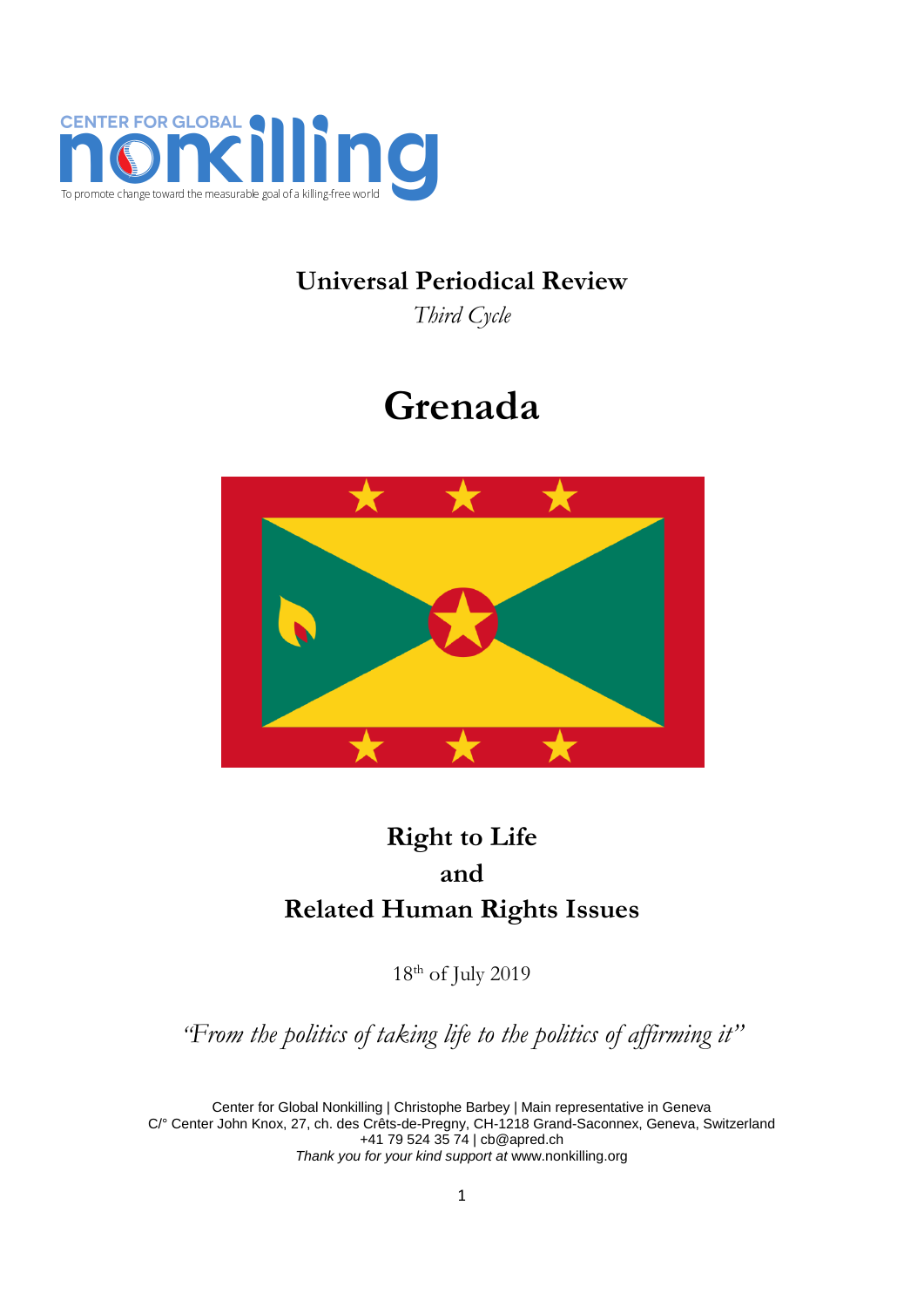## **We understand the right to life as being the full enjoyment of Life, as being the right not to be killed, but also as everyone's responsibility not to kill or let others die.**

The Center for Global Nonkilling has a unique mission, inspirational for individuals and transformative for societies: *"To promote change toward the measurable goal of a killing-free world by means open to infinite human creativity in reverence for life".*

#### **Introduction**

The Center for Global Nonkilling (CGNK) was founded by Glenn Paige (1929-2017), political science Professor and author of the book "Nonkilling Political Science", translated in numerous languages<sup>1</sup>. The Center is a worldwide congregation of committed individuals, scholars and groups working at creating societies that do not kill. Valuing life in all its worthwhile dimensions is a necessary mission; please join the Center for Global Nonkilling in celebrating, enhancing and protecting life<sup>2</sup>. The Center has ECOSOC special consultative status since 2014. At each session of the UPR, CGNK makes usually one as comprehensive as possible submission and a few shorter ones focusing on specific issues<sup>3</sup>. This is a short submission, focusing mainly on international legal aspects of the right to life.

### **Human rights**

All human rights are universal, of equal importance, indivisible, interlinked and mutually reinforcing. They arise out of our fundamental human nature and are expressed by our feelings and thoughts. They grow and remain through knowledge, practice and kindness. They are needed to build lasting and prosperous, thriving and humane societies and to enable each and every one to lead a fulfilling life. They are universal values, human and legal values.

They are supported and implemented by universal and fundamental methods such as education the culture of peace, prevention and precaution, peaceful settlements of disputes and nonviolence. These methods are fully needed for the full respect, the common enjoyment and the achievement of all human rights.

#### **The right to life**

Compared to other human rights, the right to life has four specific features:

a. If dignity can be said to be the paramount human right as it is present when each and all human rights are fulfilled, so is the right to life present within all other human rights. However, the right to life precedes all other human rights: if life is taken all human rights are cancelled<sup>4</sup>. Conversely, joyfully granting and giving solid ground to life and to the right to life, to the quality and equality of life is the base needed for the peaceful progress, the proactive fulfillment and the completion of all human rights.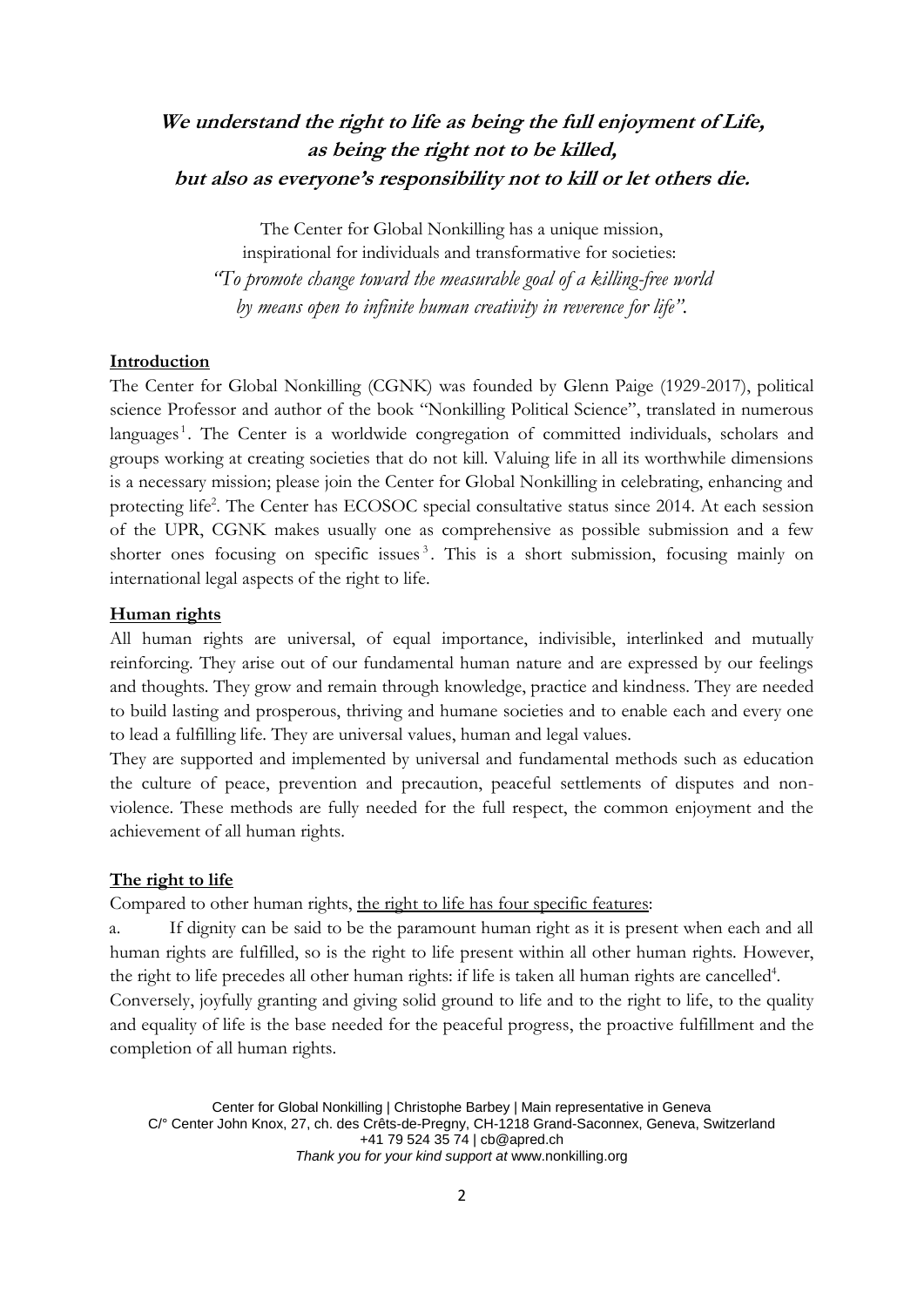b. There are no possible limitations or restrictions to the right to life: one is either alive or not. Issues pertaining to the beginning and to the end of life such as reproductive rights, abortion, suicides and euthanasia as well as prenatal and genetic engineering should thus be dealt with in a preventive, humane and human sustainable manner, for each and all, in full dignity.

c. There is only one way to guarantee the respect of, to protect the right to life: full end effective prevention. Once a life is lost, compensation may be due, but there are no possible reparations for that lost life.

d. Henceforth, the right to life is also the *duty not to kill*. As such, the right to life is a fully reciprocal right granted to all and in need of being granted by all to all, individually as collectively.

The Center for Global Nonkilling recognises *no right to kill* and encourages all persons and institutions to do likewise.

Though not rights, three powers to kill have sometimes been legally granted (or remain), under very strict circumstances. We do not approve or condone to theses existing powers. They should be made into what they often already are, unwanted remnants of the past. They are:

1) The use of legitimate self-defence by a proportionate reaction linked to a direct, serious and imminent threat, as legally required. These circumstances where self-defence could be needed are a failure of prevention. If they nevertheless occur, using nonviolent means, they should never result in acts of killing or maiming. Thereafter, whatever the result of legitimate defence may be, an independent judicial control over it is part of the rule of law.

2) Similarly, because it highly impacts on the rights to life and to personal integrity, any *use of force* by officials or by any one as it also impedes on the *right to security*, should be avoided or highly limited. We recall that States have a duty of exemplarity regarding fundamental value and respect of human rights. Outmost attention is therefore to be given to prevent situations which may thereafter result in loss or losses of lives or in any type of maiming. Failures of prevention shall be regularly monitored to extract lessons learned and instigate changes in policies. Methods used when the use of force is required and legitimate should be inspired by non-violent techniques as used by civil society: force is not violence as long as it causes no harm. Again, any official use of force should be monitored by a totally independent mechanism. We encourage the creation of police complain courts, having investigative and decisional powers, yet being totally separated from the police and public ministries.

Death penalty, if ever permissible, is however a major and definitive breach of the right to life and of numerous other human rights. More often than not, it is also considered as an inhumane, cruel and degrading treatment<sup>5</sup>. It is the worst example of respect for the right to life a State and a nation can give and thus, unworthy and lacking the necessary dignity, moral standards and exemplarity required of any authoritative power.

Death penalty is not compatible with the Sustainable Development Goals (SDG) as these grant universal development (to leave no one behind): development for all. The SDG'sas unanimously adopted, also require "significant reduction of violence and related killings (SDG 16.1)": it includes State killings.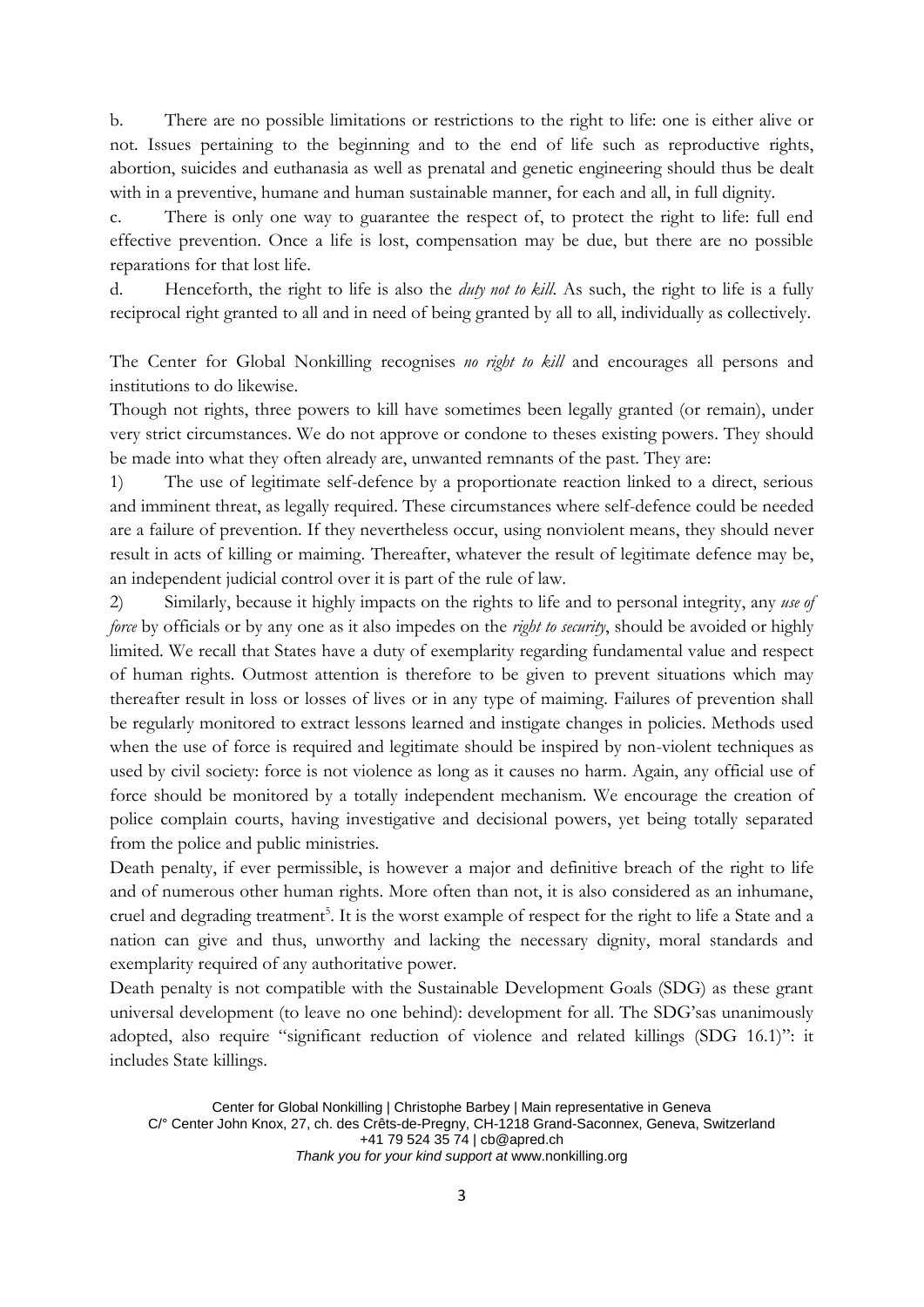3) Powers of war, as conceded by humanitarian law permit, as an exception to the right to life and under certain circumstances only, the taking of the life of soldiers. Seeing peace and respect of life prevail – always – and thus nullifying this exception is one of the objectives of the Center for Global Nonkilling and shall be a purpose for humanity, for the sake of life as for the sake of peace.

### **The right to peace**

Peace originates in our human nature. No life would be possible without a sufficient attainment of peace and dignity can only be fully achieved when peace and human rights prevail. Peace is a right but it is also a method, a universal method needed for the completion of all human rights.

Peace is fully present in article 28 of the Universal Declaration of Human Rights when it States that "*Everyone is entitled to a social and international order in which the rights and freedoms set forth in this Declaration can be fully realized*", as it is only through a peaceful order that such an endeavour can be accomplished: all rights set forth in the declaration being fully realized.

The links between *human rights and peace* are progressively being developed<sup>6</sup>. It is with great respect that we salute the fact that Grenada has supported in 2016 the adoption of the Declaration on the Right to Peace<sup>7</sup>. It is time to implement it<sup>8</sup>.

Henceforth, peace and peaceful methods provide means to prevent and solve conflicts without aggravating them (including between competing human rights) and as may be to the advantage of all concerned, in a constructive or reconstructive way. Conflicts solved peacefully make it easier to alleviate feelings with respect, to draw lessons learned from difficult situations and to design policies for future prevention and overcoming.

#### **Other related human rights**

All human rights are needed to fulfil a safe and happy life. However, some of them may be of more direct importance either for the full realisation of the rights to life and to peace, or to avoid their breach.

The *right to participation*, including of women, youth and disabled persons is important. It creates societies where responsibilities are shared, for the progress of all towards well-being. The more people participate in the decision making process, the more will they respect the consequences of their decisions and the easier it will be to achieve SDG 16: safe and inclusive societies.

The right to *accurate standards of living*, including the rights to food, water and sanitation, clothing and housing, to work and social security deserve full attention too, in all circumstances.

The *right to health* is an essential right for the fulfilment of the right to life and of the subsequent right to longevity. It is needed as well to achieve societies in which *human rights are all equally shared*. The *human right to a healthy natural environment*, thus sustaining humanity and life on Earth, deserves accurate protection and attention as well.

The *right to happiness* and to fulfilment, in reverence for life, should always be mentioned:

## "*Happy people breed a happy world*".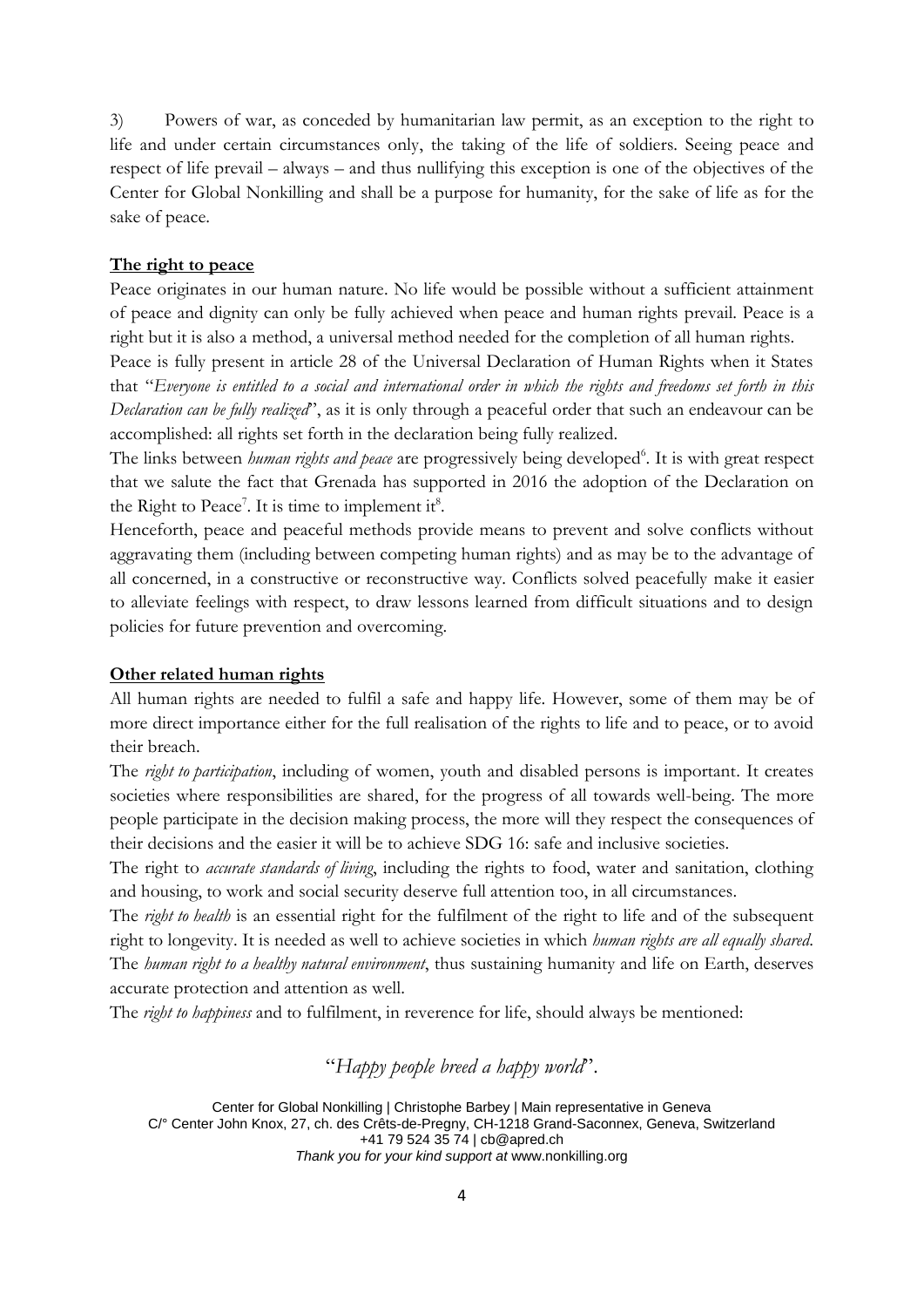## **Universal Periodic Review of Grenada**

We wish a happy UPR to the people and the country of Grenada.

## **The international human rights constitution**

The following legal obligations – the convention on the prevention and punishment of the crime of *genocide*, the covenant on *civil and political rights* and its optional protocol on the *abolition of the death penalty,* and the convention on *enforced disappearances* – are, within the human rights constitution (basic treaties), the ones mostly concerned with the right to life. They are the minimum international standards needed for any country to show full legal respect for life and for the right to life. *National constitutions* shall reflect this human and legal stand in favor of life. Beyond legal aspects, it is consciously evident that it is the bounty of life, the ethics, the knowledge and the human best practices, strong heart feelings and our well understood instincts, our good will: it is what we offer to each other and to humanity for life, living well and living

means and it is what our institutions promote and exemplify to pursue progress in dignity and to achieve a sustainable civilization on Earth; so forth it is our personal and collective commitments that give a future, a meaning and a worth to the lives we lead and live, leaving no one behind, for ourselves as for future generations.

#### **The international human rights constitution.**

The following legal obligations – the convention on the prevention and punishment of the crime of *genocide*, the covenant on *civil and political rights* and its optional protocol on the *abolition of the death penalty,* and the convention on *enforced disappearances* – are, within the human rights constitution (basic treaties), the ones mostly concerned with the right to life. They are the minimum international standards needed for any country to show full legal respect for life and the right to life. National constitutions should reflect as well this legal stand in favor of life.

However, beyond legal aspects, it is consciously evident that it is the bounty of life, the ethics, the knowledge and the human best practices, strong heart feelings and our well understood instincts, our good will; it is what we offer to each other and to humanity for life, living well and living means; it is what our institutions promote and exemplify to pursue progress in dignity and to achieve a sustainable civilization on Earth and so forth it is our personal and collective commitments that give a future, a meaning and a worth to the lives we lead and live, leaving no one behind, for ourselves as for future generations.

### **Prevention of genocide**

The right to live is also to duty not kill, for individuals and inasmuch for groups of people. Every person needs life and needs to be part of a social group to live, to be part of a society and to relate with its government, ideally all thriving for the good of each and all. Therefore all individuals as well as all social and political groups should be protected against genocide.

We recall, that the United Nations Special Adviser of the Secretary-General on the Prevention of Genocide has called, for the 70th anniversary of the Convention, on the 9<sup>th</sup> of December 2018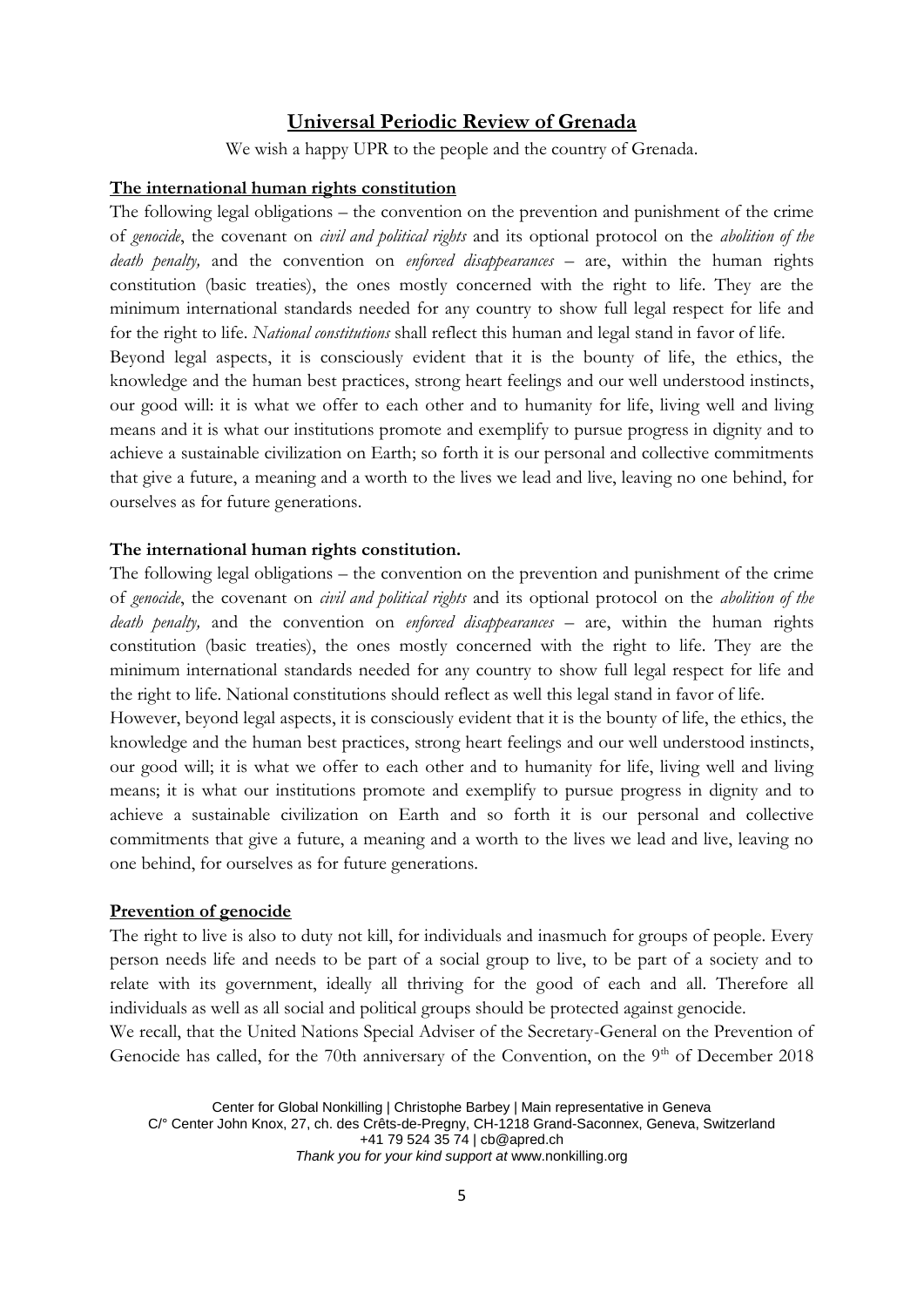for its universal ratification<sup>9</sup>. We also recall that the Human Rights Council has adopted, without a vote at its session 37 in March 2018, a resolution containing a similar call<sup>10</sup>.

The fact that they are various minority groups in Grenada makes the ratification of the Convention on the prevention and punishment of the crime of genocide all more valuable and urgent.

Nothing in the political or strategic situation of a country can justify the absence of the needed tools for the prevention of genocide and atrocity crimes. However such a measure as the ratification of the convention may seem to be a light commitment, it is a clear sign that such crimes will never be tolerated and a head start for long term policies, as such an overall measure preceding or accompanying other measures and policies. More than not as tools and initiatives are now available for prevention<sup>11</sup>.

## **I. Hereupon, we strongly urge and recommend to the authorities of Grenada the ratification of the Convention on the prevention and punishment of the crime of genocide.**

## **Prohibition of the death penalty**

To respect life is to value all lives, without distinction or discrimination.

The act of killing is the same, be it official or a crime. States have the duty to stand as examples of respect for life and for the right to life. We recall that the right to life granted to all is also the responsibility vested in all to refuse to kill. Accepting that one could be killed or to kill one is accepting the act of killing; as such, regardless of who is killed, how many are killed or why there is a kill.

Death penalty is still present in the Constitution of Grenada.

Worse, the constitution largely permits the taking of life in cases of arrest, escape, riot, insurrection, mutiny and to prevent the criminal offences (article  $2$ )<sup>12</sup>. The use of force, preferably of nonkilling, non-maiming and non-violent force, is to be avoided or highly limited in all circumstances. Instead of being permitted and an exception to the right life, in all occurring cases, it should be restricted and subject to a strict totally independent control. The constitution of Grenada is too wide, sending a wrong message about the imperative protection of life and of the right to life, by all.

We recall that States have a duty of exemplarity regarding fundamental values and respect of human rights, specifically here the right to life and the duty not to kill.

## **II. We urge the People and the Authorities of Grenada to change the constitution and to enhance life and its full value therein.**

Grenada has not executed any convict since 1978. It is thus considered as an abolitionist country in practice.

**III. We urge the People and the Authorities of Grenada to abolish the death penalty and thereafter, we recommend the swift ratification of protocol II of the International Covenant on Civil and Political Rights aiming at the abolition of the death penalty.**